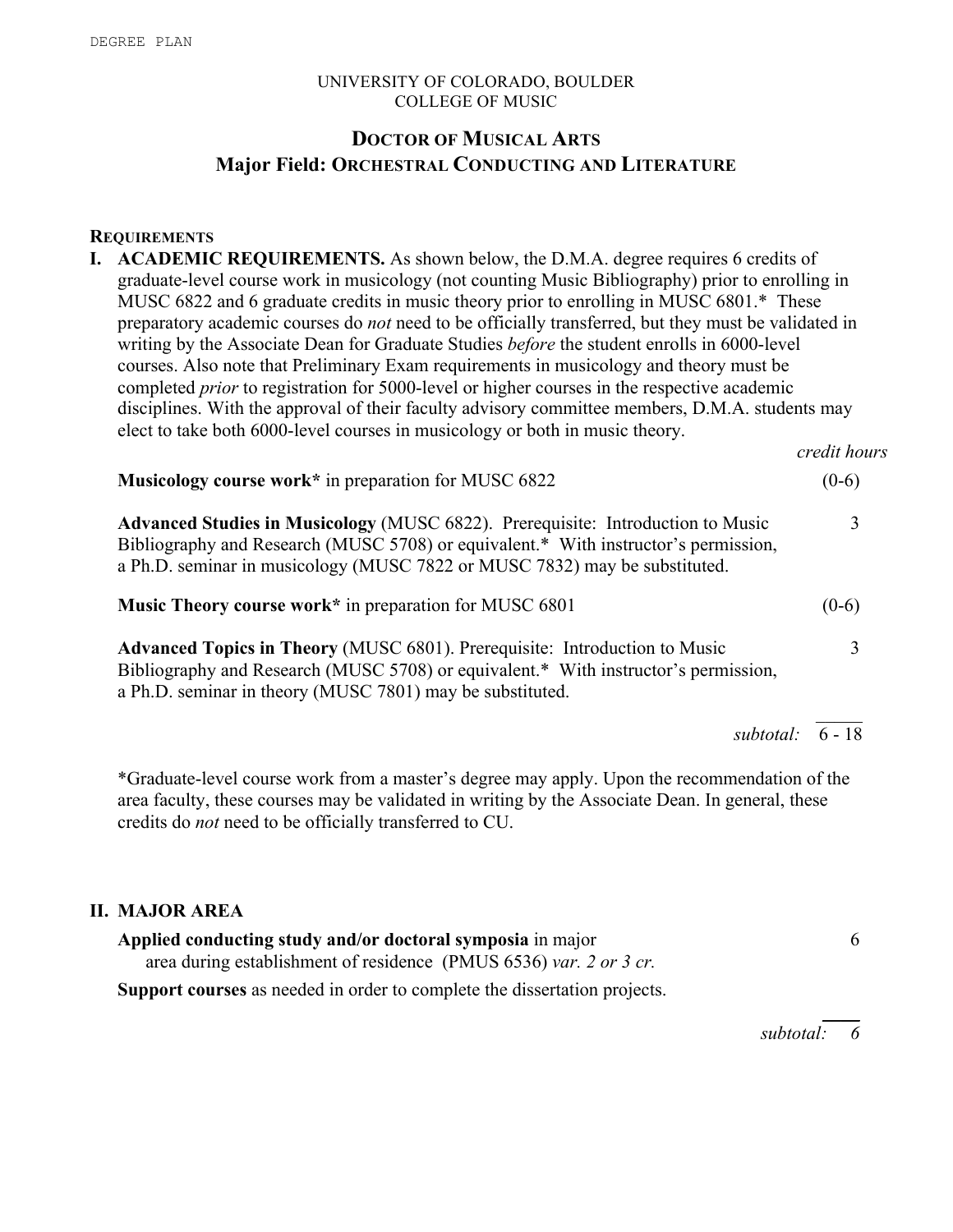## **III. DISSERTATION PROJECTS**

The TMUS Dissertation Projects usually are undertaken after successful completion of the first semester of study at CU. Students must have passed all required Preliminary Examinations or have begun enrolling in remedial coursework before they are permitted to present their first Conducting Practicum. If a recital or project is not completed during the same semester as registration, an IP ("In Progress") grade is recorded. The IP grade is later replaced with the letter grade assigned by the faculty advisory committee, and the student does not need to register again for the same TMUS project.

 Although the Dissertation Projects are numbered sequentially below, students may complete them in a different order, according to the advice of their major advisor. For each non-concert project, the student should select one member of the faculty advisory committee to serve as the main advisor (not necessarily the committee chair), who guides the student in preparing a written prospectus, which is then submitted to the faculty advisory committee for their suggestions and approval. Before the student proceeds with the project, two members of the committee must agree to serve as first and second readers, who will guide the project to the final draft, which is then presented to the committee as a whole.

| <b>Dissertation Project 1 (TMUS 8219) Conducting Practicum</b>                                                                                                                                                  | 3 |
|-----------------------------------------------------------------------------------------------------------------------------------------------------------------------------------------------------------------|---|
| <b>Dissertation Project 2 (TMUS 8229) Conducting Practicum</b>                                                                                                                                                  | 3 |
| (Dissertation Project 3 not required in Instrumental Conducting degree program)                                                                                                                                 |   |
| <b>Dissertation Project 4 (TMUS 8249)</b><br>Solution of problems in the crafts of arranging and editing                                                                                                        | 3 |
| <b>Dissertation Project 5 (TMUS 8259) Research Lecture</b><br>Original research resulting in a paper and a public lecture.<br>The paper generated in TMUS 8259 will normally be a minimum of 30 pages in length | 3 |
| <b>Dissertation Project 6 (TMUS 8269) Research Lecture</b><br>Original research resulting in a paper and a public lecture.<br>The paper generated in TMUS 8269 will normally be a minimum of 30 pages in length | 3 |
| <b>Repertoire Project (TMUS 8319)</b>                                                                                                                                                                           |   |
| subtotal:                                                                                                                                                                                                       |   |

### **Total:** 30-42

The candidate in conducting with specialization in instrumental music should have had extensive training and experience in instrumental conducting before beginning the D.M.A. program. Before completing degree work, the candidate must demonstrate the superior skill, accomplishment, and scholarship.

Specialization in Instrumental Conducting and Literature is appropriate only for the doctoral student whose primary interests are in conducting and the related study of literature. It is not designed to accommodate those whose limitations in other performance areas eliminate them from doctoral programs therein. Such persons usually do not have the training or experience expected of the beginning D.M.A. student in conducting.

General procedures for the program follow those described for all performance areas. Different or additional ones for students in instrumental conducting are given below.